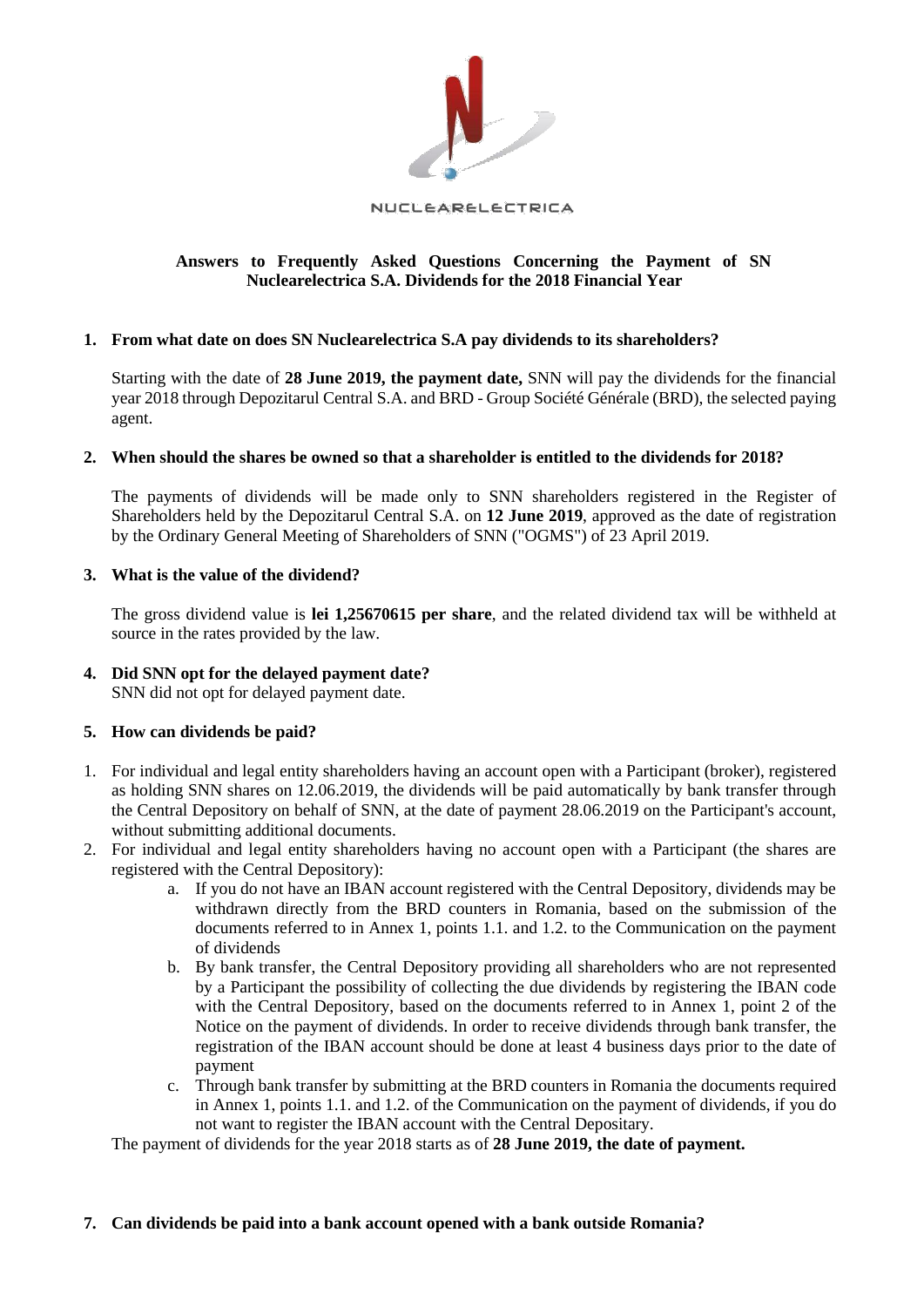Yes, this is possible, but the shareholder should have an account in lei, because the payment of dividends is only made in lei. In order to collect the dividends, the supporting documents referred to under Annex 1 at point 2 should be submitted to the Central Depository at least 4 business days before the date of payment.

### **9. How much time do I have available to request the payment of dividends for 2017?**

The payment of the net dividends due for 2018 is subject to the general provisions on prescription, being subject to prescription within 3 (three) years from the date of commencement of payment (28.06.2019), term that expires on 28.06.2022.

### **10. How are net dividends calculated?**

The total value of the net dividends due to any SNN shareholder is given by the number of the shares held at the date of registration (12 June 2019), multiplied by the gross dividend per share value approved by the Ordinary General Meeting of Shareholders of SNN (1,25670615 lei/share) of 23 April 2019, from which the value of the dividend tax is deducted, at the rates provided by the legislation in force (Tax Code and, as the case may be, the Double Taxation Conventions concluded between Romania and the state of residence of non-resident shareholders who submit valid certificates of tax residence).

# **11. When is the dividend tax calculated?**

In compliance with the provisions of the Tax Code in force, dividend tax will be withheld at the source on the date of payment, as follows:

- **Resident individual shareholders**: the standard tax rate of 5% of the gross amount of the dividends due;
- **Non-resident individual shareholders**: the standard tax rate of 5% of the gross amount of the dividends due or the more favorable rate resulting from the Double Taxation Convention concluded between Romania and the state of residence of such shareholder, for shareholders who are non-resident individuals who submit up to 14.06.2019 a certificate of tax residence valid for the year when the payment of dividends is done, within the term of validity, in original or certified copy with apostille/with superlegalization, if the case may be, accompanied by an authorized translation (applicable for the certificates in other languages than Romanian) at the headquarters of SNN, from 65 Polona St., District 1, Bucharest, postal code 010494, in the attention of the Department of Communication and Relations with Investors;
- **Resident legal entity shareholders**: the standard tax rate of 5% of the gross amount of the dividends due, with the exceptions provided by the Tax Code which provide for the non-taxation of dividend income for some resident legal entities
- **Non-resident legal entity shareholders**: the standard tax rate of 5% of the gross amount of the dividends due, with the exceptions provided by the Tax Code which provide for the non-taxation of dividend income for some resident legal entities or the more favorable rate resulting from the Double Taxation Convention concluded between Romania and the state of residence of such shareholder, for shareholders who are non-resident legal entities who submit up to 14.06.2019 a certificate of tax residence valid for the year when the payment of dividends is done, within the term of validity, in original or certified copy with apostille/with superlegalization, if the case may be, accompanied by an authorized translation (applicable for the certificates in other languages than Romanian) at the headquarters of SNN, from 65 Polona St., District 1, Bucharest, postal code 010494, in the attention of the Department of Communication and Relations with Investors;

Specific provisions regarding the application of a more favorable tax rate are included in the Tax Code in relation to the non-resident taxpayers of a Member State of the European Union.

In the event of submission of the certificate of tax residence, together with a request for payment through bank transfer of the net dividends distributed by SN Nuclearelectrica S.A., after the date of **14.06.2019** but not later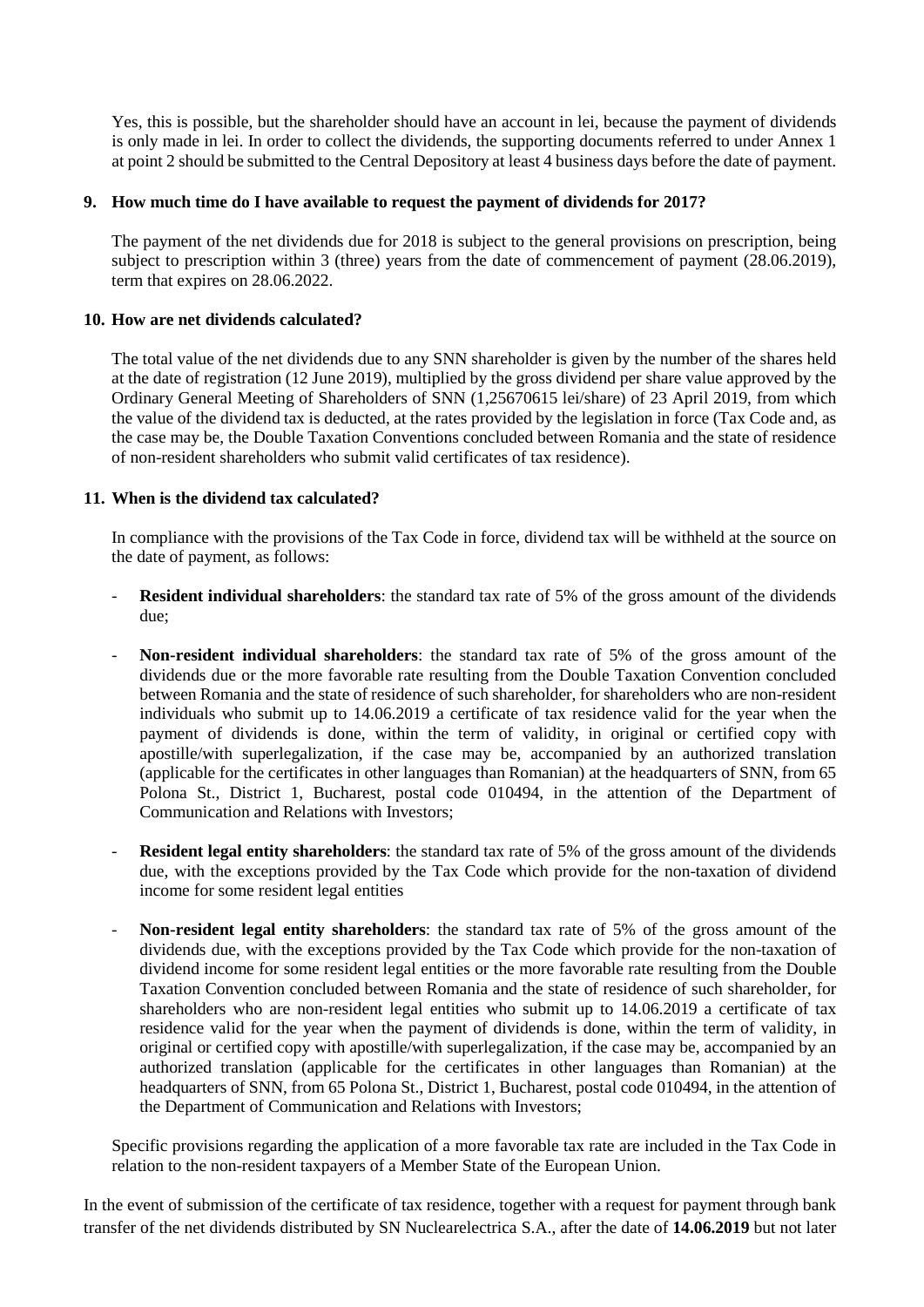than **13.12.2019**, **SNN shall withhold on the date of payment (28.06.2019) the dividend tax in force provided by the Romanian Tax Code,** with any tax difference due to the shareholder being paid subsequently to the transmission and verification of the documentation, if following the receipt and the verification thereof it results that it would be entitled to a lower tax rate than the standard one laid down in the Romanian Tax Code.

### **12. Will SNN withhold the dividend tax at source?**

Yes, the related dividend tax shall be withheld at source at the rates provided by the law, for all situations in which the dividend tax is due.

# **14. Who will be bearing the fees related to the payment of dividends?**

The fee charged by the Depozitarul Central S.A., which also includes the bank charges applied by BRD for the payment of net dividends in LEI, is **borne by SNN. BRD will not charge the shareholders any bank charges for the payment of dividends in LEI**, both for the payments in cash and for the payments through bank transfer in the accounts opened both in Romania and abroad.

# **15. Can dividends be paid in shares instead of money?**

**No**, dividends are only received as money. If you wish to purchase new shares, you have the opportunity of reinvesting the amount received as a dividend in SNN shares by purchasing them directly from the market.

### **16. For a non-resident investor, should the dividends be declared in the income statement submitted in the country of tax residence?**

There is a possibility that non-resident investors are required to declare dividends in the income statements submitted in their country of tax residence. As a result, it is recommended that they request for specialist support in relation to the tax obligations in their country of residence for the dividends received from SN Nuclearelectrica SA

#### **17. What is the procedure for non-resident shareholders?**

For all those shareholders, individuals, legal entities or other entities, who, at the date of registration, 12.06.2019, hold shares highlighted in Section II of the SNN Register of Shareholders in the account opened with the Participant, **the related amounts shall be automatically paid by bank** transfer through the Central Depository in the name of SNN, at the date of payment, 28.06.2019, **in the account of the Participant**, without the submission of any further documents.

**Non-resident shareholders who have an account opened with the Participants (Broker/Custodian Bank) and those who do not have an account opened with the Participants, respectively, and who wish for the payment of dividends to be performed through bank transfer (based on the registration of the IBAN account at the Central Depository) or the payment through the paying agent BRD Groupe Société Générale** who wish to apply the more favorable provisions of the Double Taxation Convention concluded between Romania and their country of residence should send or submit either through the Participant if they have an account opened with the Participant or directly, in case they do not have an account opened with the Participant, at the SN Nuclearelectrica SA headquarters in 65 Polona St, District 1, Bucharest, postal code 010494, in the attention of the Department of Communication and Relations with Investors, until **14.06.2019,** inclusive, the certificate of tax residence for the year in which the payment of the dividends takes place, **within the term of validity, in original or certified copy** with apostille/with superlegalization, if the case may be, accompanied by an authorized translation, as well as contact details for any clarifications regarding the certificates of tax residence. If, following the verification of the certificate of tax residence and the provisions of the Double Taxation Convention, it results that the more favorable rate set out in the Double Taxation Convention may be applied, on the date of payment, 28.06.2019, the shareholders in question will receive the net dividends with the application of that rate. Otherwise, the standard rate in force provided by the Romanian Tax Code shall apply.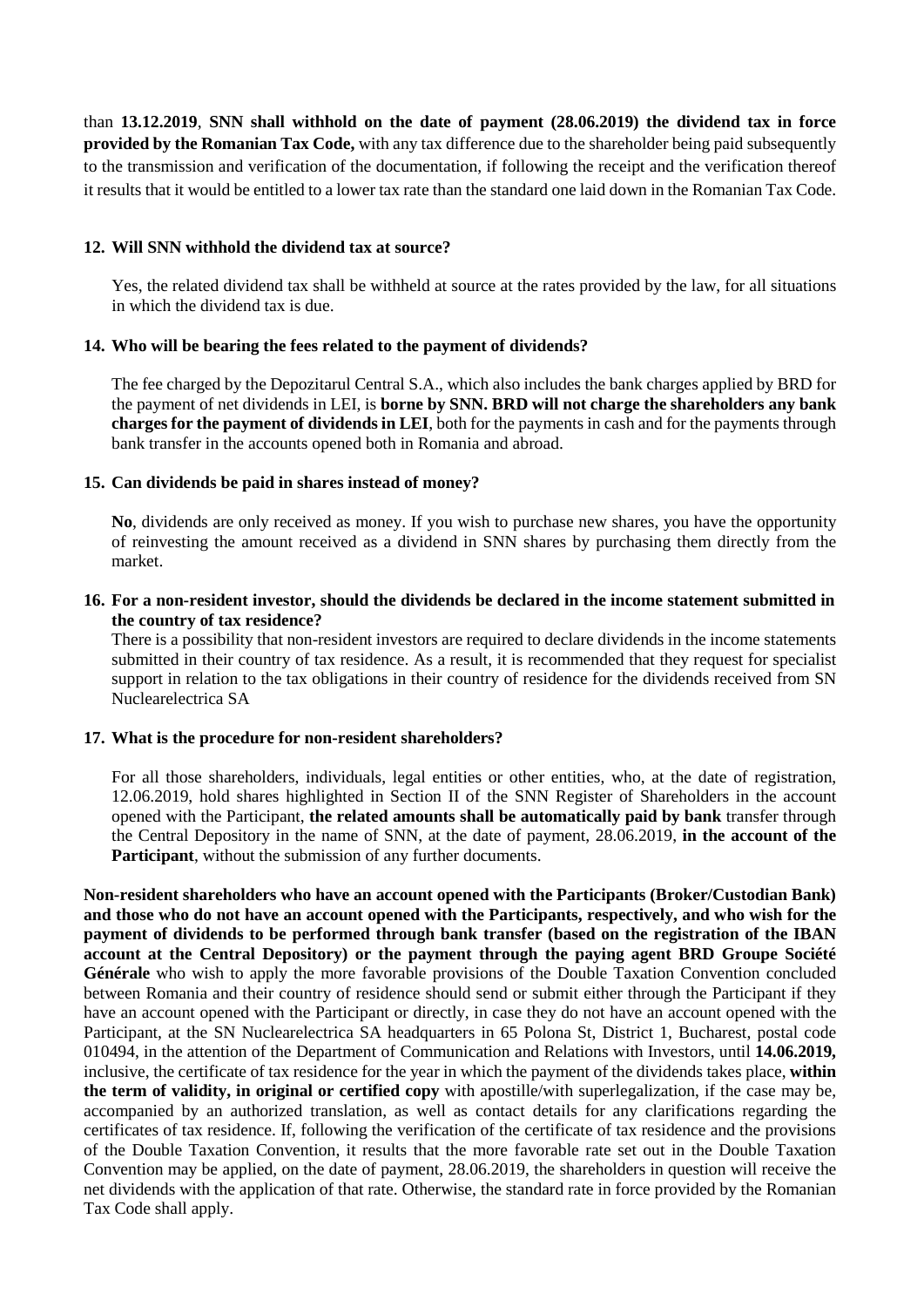In the event of submission of the certificate of tax residence, together with a request for payment through bank transfer of the net dividends distributed by SN Nuclearelectrica S.A., after the date of **14.06.2019**, but not later than **13.12.2019**, **SNN shall withhold on the date of payment (28.06.2019) the dividend tax in force provided by the Romanian Tax Code,** with any tax difference due to the shareholder being paid subsequently to the transmission and verification of the documentation, if following the receipt and the verification thereof it results that it would be entitled to a lower tax rate than the standard one laid down in the Romanian Tax Code.

In compliance with Law no. 207/2015 on the Fiscal Procedure Code, as well as the Order of the President of the National Agency for Fiscal Administration no. 3725/19.12.2017 for the approval of the tax registration forms of taxpayers and the types of tax liabilities that form the fiscal vector, the shareholders of SN Nuclearelectrica SA who are **individuals, as well as non-resident legal entities have the obligation to register in Romania for tax purposes**, by submitting with the competent tax authorities in Romania of the Tax Registration Statement 015 (for non-resident legal entities) and 030 (for non-resident individuals) in order to obtain the tax identification code.

Further information on the submission of these statements and the tax identification code obtained from the tax authorities in Romaniase may be found in the Communication on the payment of dividends related to 2018.

#### **19. Can shareholders holding accounts with the Participants withdraw their dividends in cash/transfer from BRD counters?**

**No,** all those shareholders holding accounts with the PARTICIPANTS, may **not** withdraw their dividends in cash/transfer from BRD counters.

For all those shareholders, individuals, legal entities or other entities, who, at the date of registration, 12.06.2019, hold shares highlighted in Section II of the SNN Register of Shareholders in the account opened with the Participant, **the related amounts shall be automatically paid by bank transfer** through the Central Depository in the name of SNN, at the date of payment, 28.06.2019, **in the account of the Participant**, without the submission of any further documents.

#### **20. What is the General Meeting of Shareholders (GMS)?**

The General Meeting of Shareholders (GMS) is the main corporate governance body of the company, which decides on the economic and business policy and activity of the company. General Meetings of Shareholders may be Ordinary or Extraordinary. GMS is convoked by the Board of Directors whenever the need arises, in compliance with the legal provisions and those in the articles of incorporation or as a result of the request of the shareholder representing, individually or jointly, at least 5% of the share capital, if the request contains dispositions that fall within the duties of the meeting. Only the shareholders registered in the Company's Register of Shareholders have the right to participate and vote in the general meeting at the reference date.

### **21. What is a reference date?**

A reference date is the calendar date set by SNN's management under applicable regulations and set forth in the GMS convocation to identify the shareholders who will be participating in the GMS and will be voting within it. Only the shareholders registered in the Company's Register of Shareholders on the reference date have the right to participate and vote in that general meeting. The reference date is after the date of publication of the GMS convocation.

The reference date for the GMS convoked for the date of 23 April 2019 was April 13, 2019.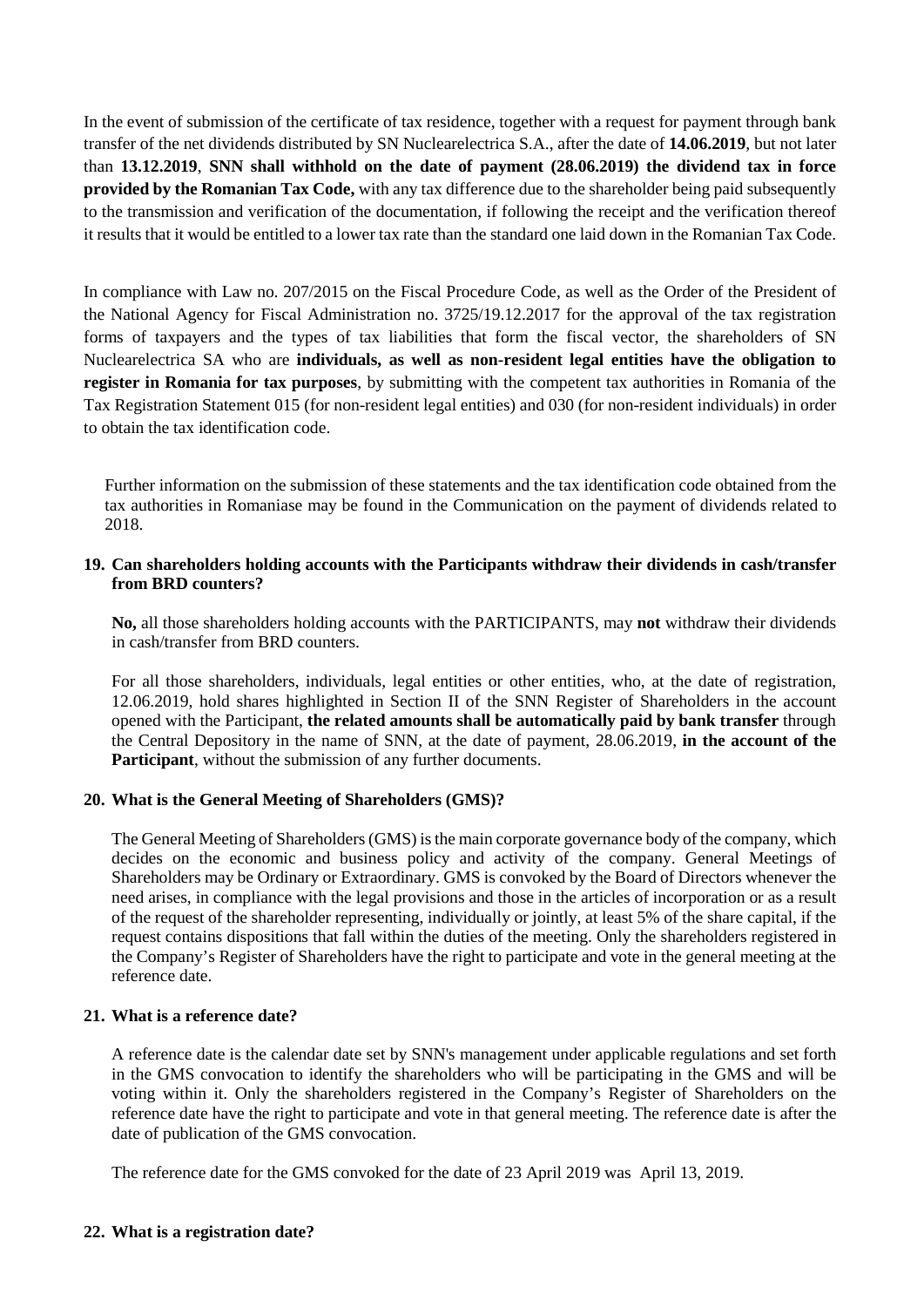It is the calendar date set by the GMS and serves to identify the shareholders who will be benefiting from the dividends or other rights and which are affected by the effects of the GMS resolutions. The registration date is after the date when the general meeting reunites, with at least 10 business days.

The registration date set by the SNN GMS dated 23.04. 2019, which approved the distribution of dividends for 2018 is 12 June 2019.

# **23. Can dividends be collected on behalf of another person?**

For individuals who do not go to the BRD counters themselves, but give a mandate to another person in this respect, the payment of dividends shall be made to the proxy they empower, based on the following documents: special power of attorney authenticate by the notary, which includes the authorization to collect the dividends issued not more than 3 years prior to the date of payment, unless the power of attorney has a term of validity longer than 3 years and is valid at the date of payment + 1 photocopy certified for compliance with the original (the photocopy shall be retained) and the identity card of the proxy  $+1$  photocopy certified for compliance with the original (the photocopy shall be retained).

In compliance with the new legal provisions, payments will not be processed based on certificates of inheritance nor to those shareholders whose identification data from the documents submitted at the counter do not match those of the Paying Agent's records and received from the Central Depository. In the event that in the SNN Register of Shareholders, as of 12 June 2019, deceased persons are included, the dividends shall only be paid following the request by the heir(s) and the registration by the Central Depository of the direct transfer of ownership for the financial instruments as an effect of the succession, in compliance with the applicable Legal Regime, as well as after updating the data in the paying agent's records, following the request of the Central Depository. Should the shareholder not be found in the shareholders database held by the BRD paying agent, the former shall be asked to contact the Central Depositary in order to remedy this problem.

#### **24. When can payment forms be submitted?**

For individual and legal entity shareholders who wish the payment to be made through bank transfer and who do not have an IBAN account registered with the Central Depository, the IBAN code collection form (available on the Central Depository's website [www.depozitarulcentral.ro\)](http://www.depozitarulcentral.ro/) may be submitted with the Central Depository at least 4 business days before the date of payment, accompanied by the following documents:

#### A. **For individuals:**

- $\diamond$  copy of the valid identity document in which the personal identification number is clearly legible - certified by the holder as a "certified true copy"; as well as information regarding the telephone/fax number and the e-mail address
- $\cdot$  statement of account or a document issued by the bank (signed and stamped) confirming the existence of the account on the name of the shareholder, specifying the IBAN code, in original;
- $\bullet$  copy of the documents certifying the capacity of the signatory of the application as a legal or conventional representative, if applicable - certified by the holder as a "certified true copy";
- Shareholders who are non-resident individuals wishing to apply the more favorable provisions of the Double Taxation Convention concluded between Romania and their country of residence should submit the certificate of tax residence for the year in which the dividends are paid, within the term of validity, in original or certified copy with apostille/with superlegalization, if the case may be, accompanied by an authorized translation, as well as contact details for any clarifications regarding the certificates of tax residence.

#### B. **Legal entity shareholders:**

- \* copy of the certificate of incorporation certified by the holder as a "certified true copy";
- $\bullet$  copy of the document certifying the capacity of legal representative of the company (confirmation of company details issued by the trade register/equivalent entity - for the entities of foreign nationality) - certified by the holder as a "certified true copy";
- $\bullet$  copy of the documents certifying the capacity of conventional representative of the signatory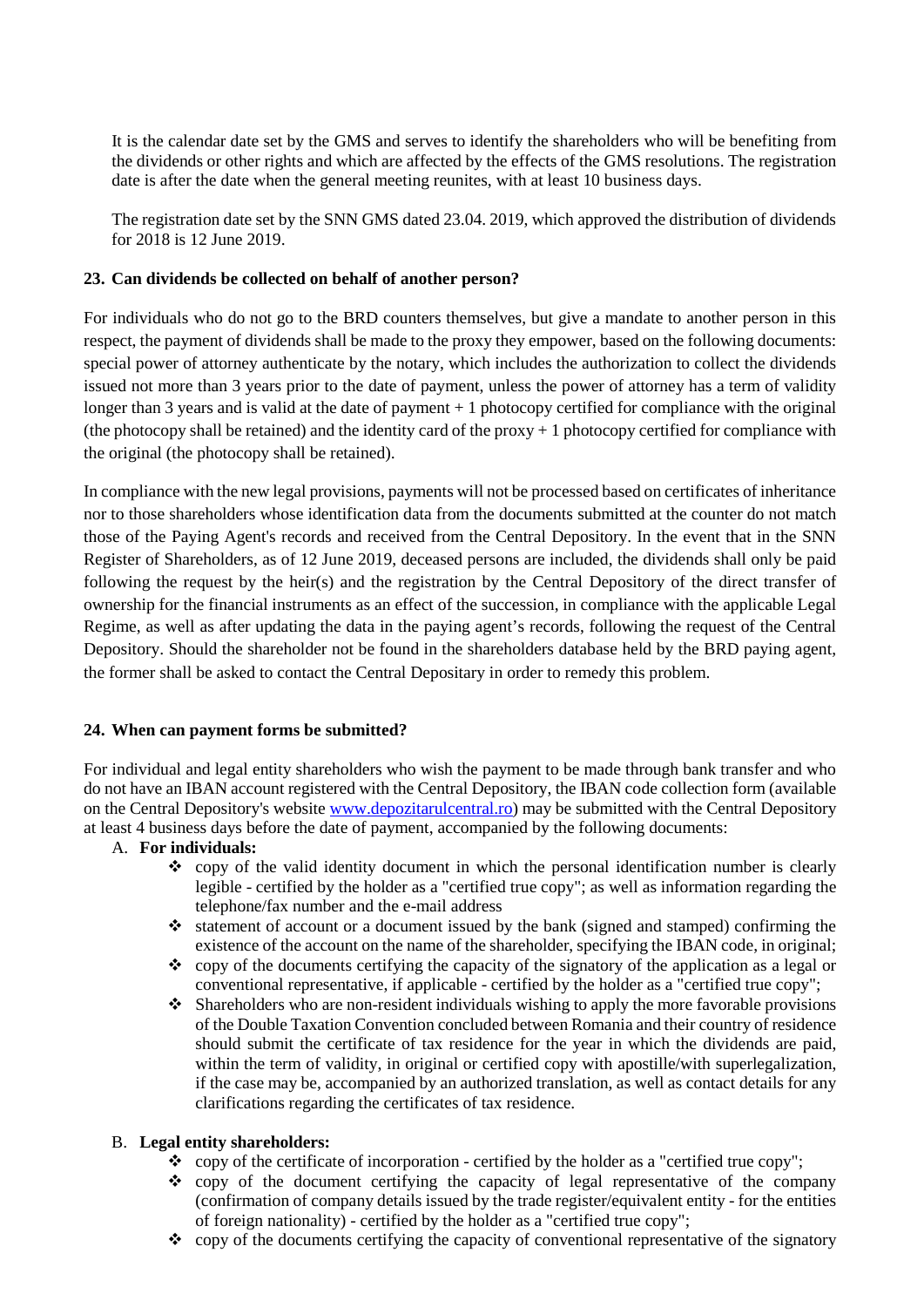of the application, if applicable - certified by the holder as a "certified true copy";

- statement of account or a document issued by the bank (signed and stamped) confirming the existence of the account on the name of the holder - legal entity, specifying the IBAN code, in original;
- Shareholders who are non-resident legal entities/other entities wishing to apply the more favorable provisions of the Double Taxation Convention concluded between Romania and their country of residence should submit the certificate of tax residence for the year in which the dividends are paid, within the term of validity, in original or certified copy with apostille/with superlegalization, if the case may be, accompanied by an authorized translation, as well as contact details for any clarifications regarding the certificates of tax residence.

The registration of the IBAN by the Central Depository will be charged according to the schedule of rates charged to the holders of financial instruments and shall be borne by each individual shareholder. For further details on this payment option, SNN shareholders are kindly asked to contact the Central Depository at tel. +40 21.408.58.00 or e-mail contact@depozitarulcentral.ro

Furthermore, the payment through bank transfer may be requested directly at any BRD unit on the territory of Romanian, by individuals and legal entities who do not have an account opened with a Participant and who do not wish to register the IBAN code with the Central Depository by submitting to BRD the documents referred to in Annex 1, points 1.1. and 1.2 of the Communication on the payment of dividends.

# **25. What is the deadline for the payment of dividends starting from the payment request submission date?**

BRD shall make the payment of the net dividends as of 28.06.2019 for individual/legal entity shareholders who have an account opened with the PARTICIPANT (broker/Custodian bank) and who are not represented by the PARTICIPANT (who have submitted with the Central Depositary the IBAN code collection form, within at least 4 business days prior to the date of payment). Net dividends shall be collected on the same day by individual/legal entity shareholders who have accounts opened with BRD and within two banking days by shareholders with accounts opened with other banks.

If the event that the individual/legal entity shareholders request from BRD to collect the net dividends in a bank account opened at any of the banks located in Romania or abroad, the payment of the net dividend will be made within maximum two banking days from the date of receipt by BRD of the payment request, accompanied by complete and accurate supporting documents. The date for the crediting of the shareholders' bank accounts depends on the interbank circuit and the corresponding bank chain.

#### **26. What should I do if I do not receive the money within the deadlines referred to under pt. 25?**

If you have an account opened with a Participant, the dividends should be transferred to the declared IBAN account, based on a request submitted to the Participant or automatically, subject to the conditions specified in the agreement concluded with the Participant.

If the shares held are registered directly with the Central Depository and you have an IBAN account that is also registered, the dividends should be transferred directly to your account. In the event the money are not received, you may contact the Central Depository at tel. +40 21.408.58.00 or e-mail contact@depozitarulcentral.ro.

If you wish to withdraw the dividends directly from BRD in cash or through bank transfer and the money is not available, please contact BRD at the e-mail address titles@brd.ro or the following telephone numbers: 021.200.83.87 or 021.200.83.85.

#### **27. What should I do if the amount received does not match the number of shares I hold?**

If you have received an amount that is different than the one expected based on the number of shares held, you should contact Depozitarul Central S.A. to request a statement of account at the registration date of 12 June 2019. This statement of account will confirm the number of shares held, so that you may calculate the